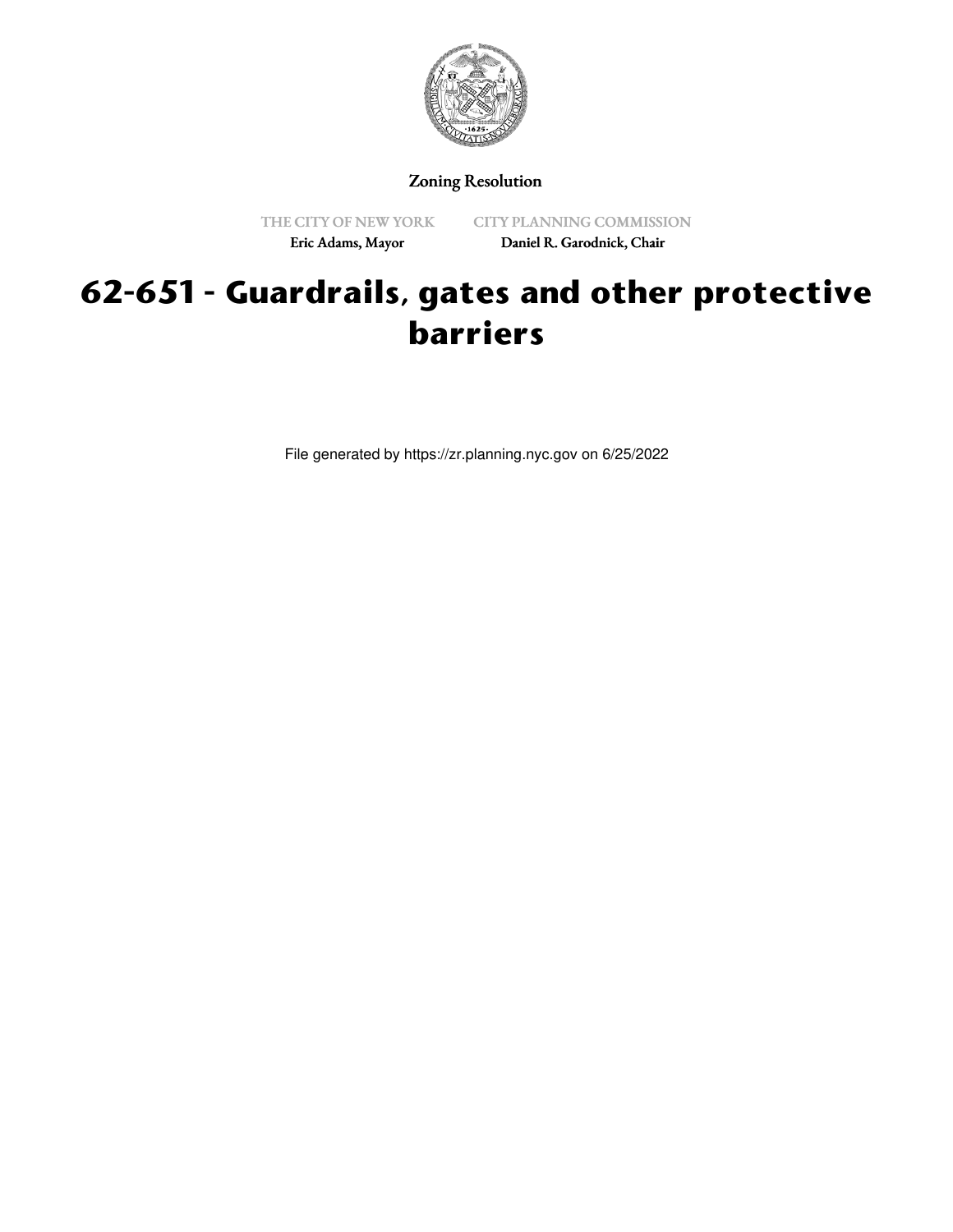## **62-651 - Guardrails, gates and other protective barriers**

## LAST AMENDED 4/22/2009

(a) Guardrails

For the purposes of this paragraph, (a), the term "guardrail" shall refer only to fencing or similar structures provided along a bulkhead, stabilized shore or the water edges of a #pier# or #platform#.

When a guardrail is provided, it shall have a maximum height of 42 inches measured from the adjoining grade level, and shall be at least 70 percent open. Guardrails may be mounted on a solid curb not higher than six inches.

A guardrail may be substituted for a wall, pursuant to paragraph (c)(3) of this Section.

- (b) Bollards
	- (1) Bollards shall be limited to the following locations:
		- (i) along the bulkhead, stabilized shore or the water edges of a #pier# or #platform#;
		- (ii) along a #zoning# #lot line# adjacent to, and limiting access from an upland #street#; and
		- (iii) along the boundaries of a roadway within an #upland connection#.
	- (2) Bollards shall not exceed 30 inches in height and shall be between six and 15 inches in width. The top of bollards shall not consist of any sharp edges. The minimum clearance between two bollards shall be five feet.
- (c) Fences and walls
	- (1) Fences and walls, when provided, shall be limited to the following locations:
		- (i) along the boundary of a #waterfront public access area# and an adjoining private area on the #zoning lot#;
		- (ii) around the perimeter of a playground, tot-lot or dog-run;
		- (iii) adjoining WD #uses#;
		- (iv) within a #visual corridor#; and
		- (v) along any grade level change of 30 inches or greater.
	- (2) Fences shall have a maximum height of 36 inches measured from the adjoining grade level, and be at least 70 percent open. Fences may be mounted on a solid curb not higher than six inches.
	- (3) Walls shall not exceed a height of 21 inches, and may be fully opaque.
	- (4) Chain link fencing or barbed or razor wire shall not be permitted.
- (d) Gates

Gates attached to fences and walls that limit physical access to #waterfront public access areas# from #streets#, #public parks# or other public ways, or from adjacent #waterfront public access areas# on adjoining #zoning lots#, shall comply